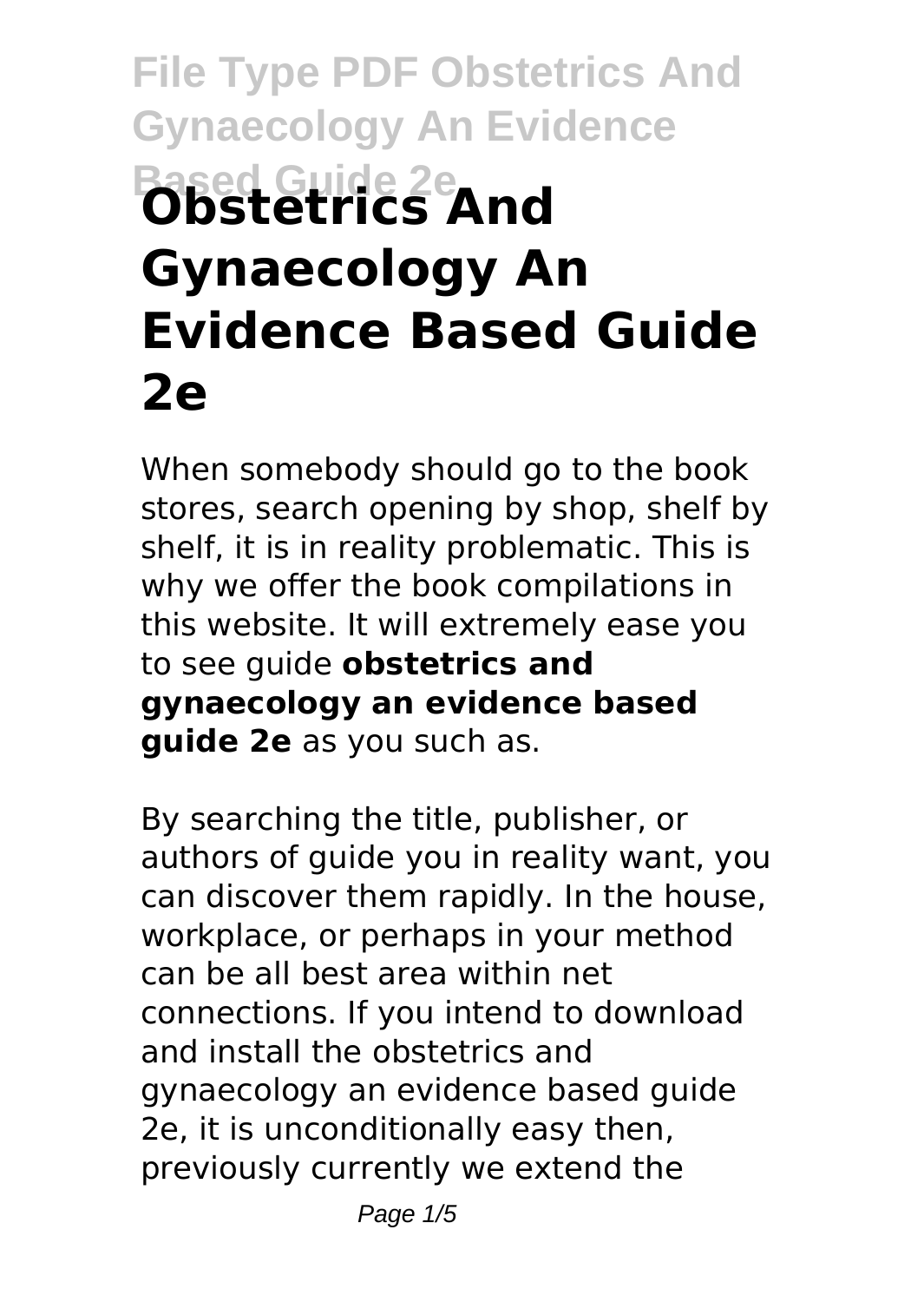**File Type PDF Obstetrics And Gynaecology An Evidence Based Guide 2e** associate to buy and make bargains to download and install obstetrics and gynaecology an evidence based guide 2e so simple!

Being an Android device owner can have its own perks as you can have access to its Google Play marketplace or the Google eBookstore to be precise from your mobile or tablet. You can go to its "Books" section and select the "Free" option to access free books from the huge collection that features hundreds of classics, contemporary bestsellers and much more. There are tons of genres and formats (ePUB, PDF, etc.) to choose from accompanied with reader reviews and ratings.

#### **Obstetrics And Gynaecology An Evidence**

National Women and Infants Health Programme 2017-2020. The National Women and Infants Health Programme (NWIHP) was established in January 2017, to lead the management,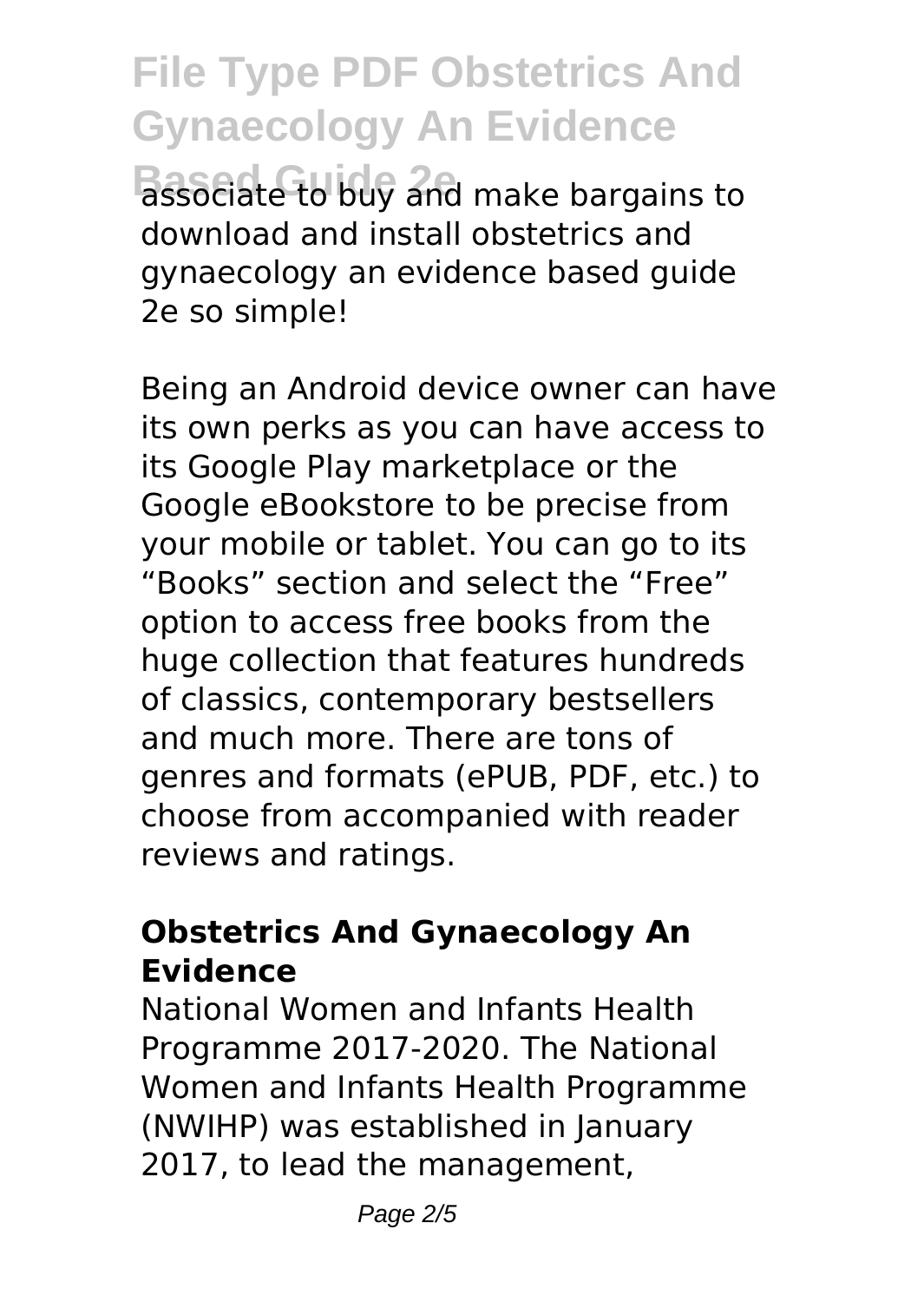### **File Type PDF Obstetrics And Gynaecology An Evidence**

**Based Guide 2e** organisation and delivery of maternity, gynaecology and neonatal services.. Intrapartum Fetal Heart Rate Monitoring In Ireland (2022) Interim Clinical Guidance Termination of Pregnancy Under 12 Weeks (2018\*)\*due for update

#### **National Clinical Guidelines in Obstetrics and Gynaecology**

Objective Assess experience of healthcare professionals (HCPs) working with ultrasound in obstetrics and gynaecology during the evolving SARS-CoV-2 pandemic, given the new and unprecedented challenges involving viral exposure, personal protective equipment (PPE) and well-being. Design Prospective cross-sectional survey study. Setting Online international survey.

#### **Experiences and well-being of healthcare professionals ...**

We would like to show you a description here but the site won't allow us.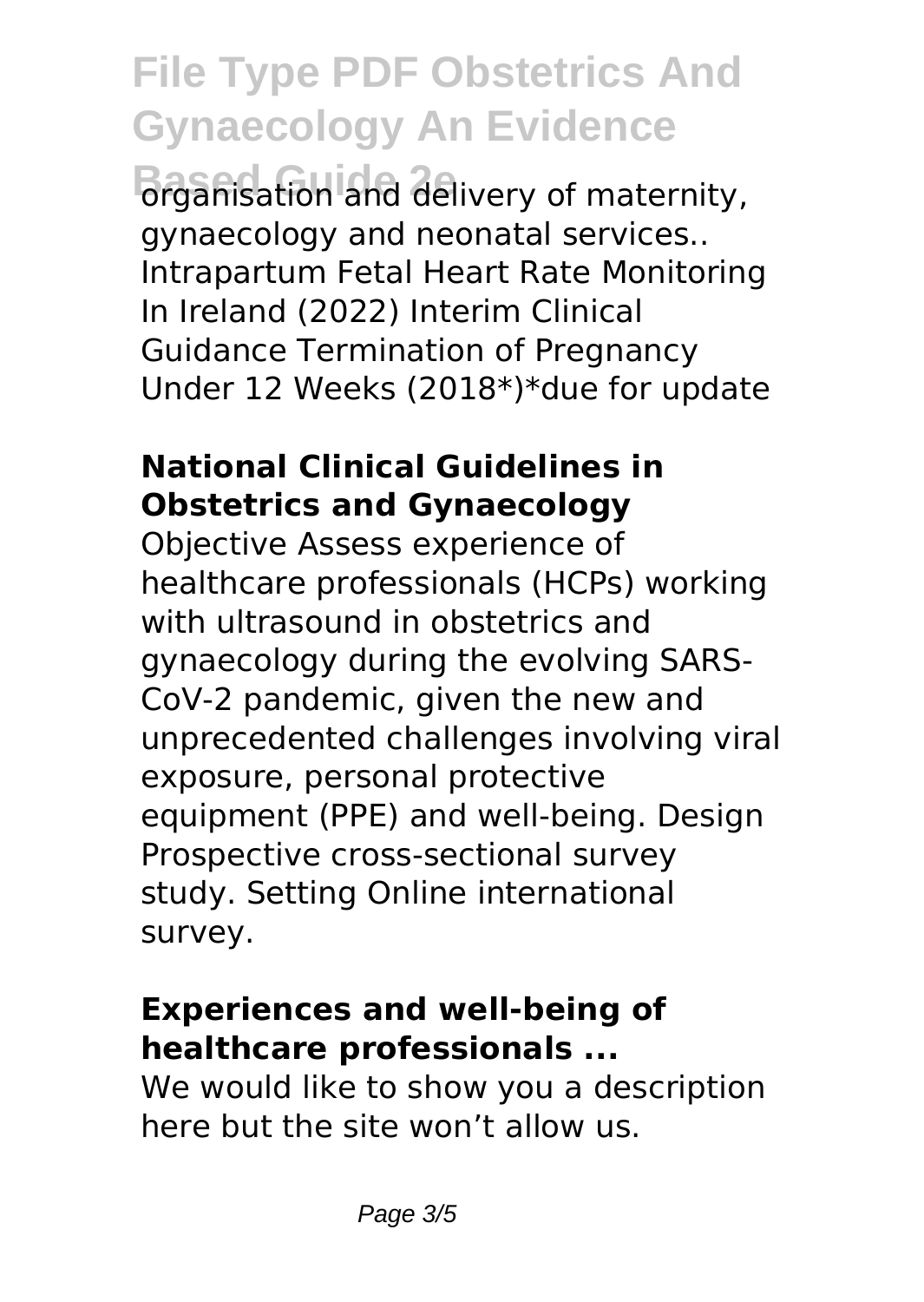## **File Type PDF Obstetrics And Gynaecology An Evidence Based Revide 2e**

Physiotherapy treatment forms a critical part of the evidence based gynaecological and obstetric care at Alana. The muscles and other structures of the pelvic floor are required to perform a wide variety of tasks over a woman's life.

#### **Alana Healthcare: Gynaecology Clinic - Female ...**

In this review, we summarize evidence regarding the use of routine and investigational pharmacologic interventions for pregnant and lactating patients with coronavirus disease 2019 (COVID-19). Antenatal corticosteroids may be used routinely for fetal lung maturation between 24 and 34 weeks' gestatio …

#### **Pregnancy and COVID-19: pharmacologic considerations**

You'll need to prepare evidence before submitting your application. And it can take over six months to process, so it's